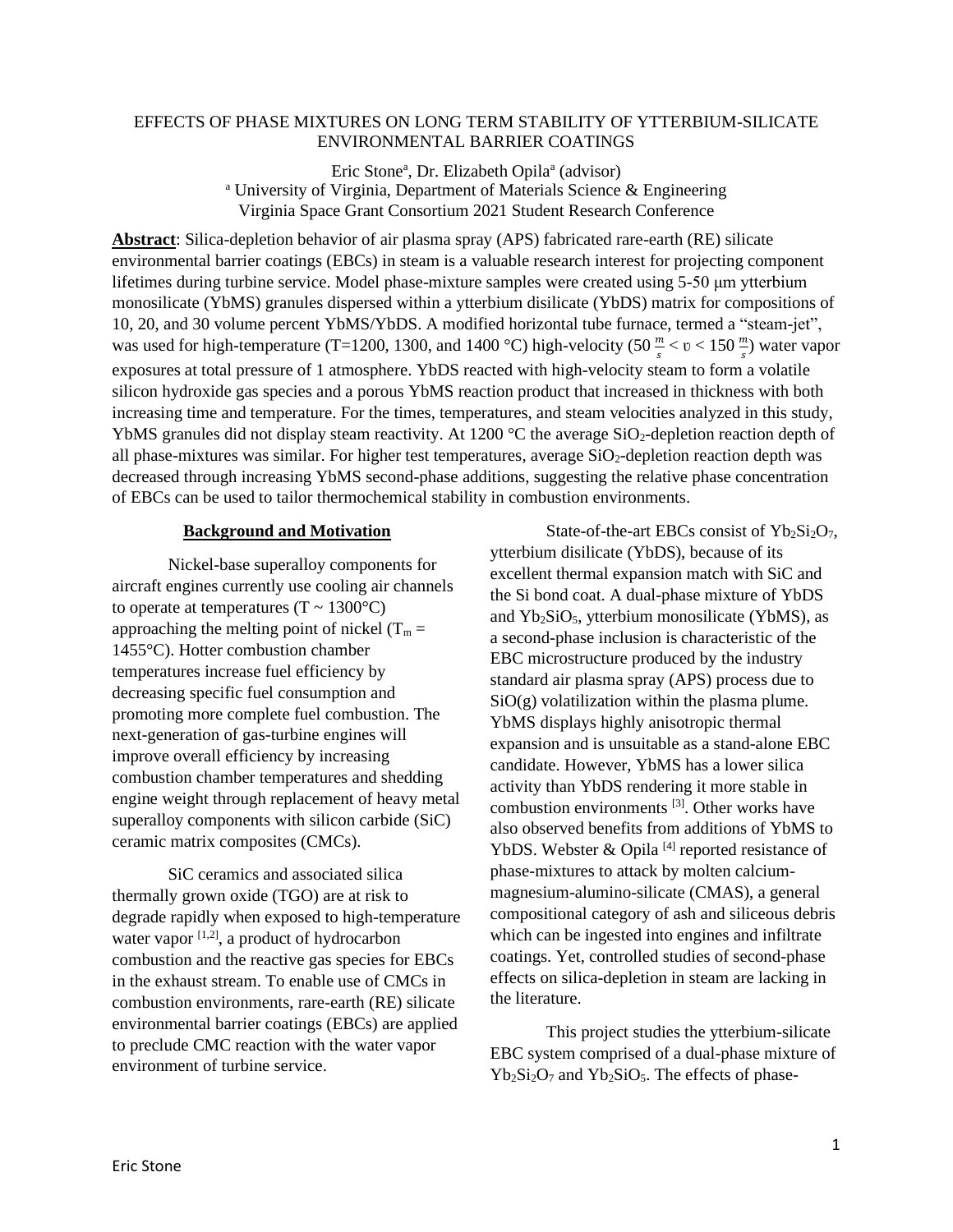mixture compositions on EBC degradation behavior in steam will be addressed.

The following reaction  $[5]$  is isolated through this work:

$$
Yb_2Si_2O_7 + 2H_2O(g) \rightarrow Yb_2SiO_5 + Si(OH)_4(g)
$$

(1)

### **Experimental**

Two-phase mixture specimens consisting of 10, 20, and 30 volume percent (vol%) ytterbium monosilicate<sup>[6]</sup> (YbMS) granules, 5-50  $\mu$ m in diameter, dispersed as a second-phase within a ytterbium disilicate<sup>[6]</sup> (YbDS) matrix were fabricated at UVA. Powders were weighed and mixed for 5-8 hours using a ball mill prior to preparation for spark plasma sintering (SPS). Fabrication conditions were 65 MPa at 1550 °C for a 15-minute hold time in argon. Post-process annealing was conducted in an ambient-air box furnace at 1500 °C for 24 hours to remove residual carbon from the SPS process and return oxygen stoichiometry. Samples were then wafered and cut into 10mm x 12.5mm x 1mm coupons and polished prior to steam exposures. Examples of the YbMS second-phase distribution within the YbDS matrix is presented in Figure 1 for the two compositional extremes tested, 10 and 30 vol % YbMS in YbDS.

 Specimens were exposed to high-velocity  $(-250 \text{ m/s})$  water vapor in a modified horizontal tube furnace, termed a "steam-jet" [6,7,8,9,10], operating with a Pt-Rh capillary and preheater as described by Parker & Opila [10]. De-ionized water was pumped through a 1mm inner-diameter Pt-Rh capillary, passing through a 900 °C preheater. Within the preheater section, water is vaporized and associated volume expansion resulted in highvelocity steam being ejected from the capillary outlet within the tube furnace hot-section. This steam impinges upon the sample face a fixed distance of 1mm from the capillary exit, where the sample is oriented at 45 degrees to the capillary axis. Steam exposures were performed at temperatures of 1200, 1300, and 1400 °C for times of 60, 125, and 250 hours. Specimens were then

characterized using X-ray diffraction (XRD) and imaged in plan-view using scanning electron microscopy (SEM) to investigate the surface microstructure of the water vapor impingement site and surrounding area.

Following plan-view imaging, samples were prepared for cross-sectional SEM to visualize the reaction depth. Samples were mounted in epoxy, ground, and polished to obtain crosssections normal to the primary axis of gaseous flow. Data presented in this work were taken from cross-sections between 3 and 3.5 mm downstream from the center of the impingement site. Analysis of downstream sections increases the sampling length of the area labeled Region (1) in Figure 2.



Figure 1: Representative microstructures showing distribution of YbMS second-phase for the two compositional extremes tested: a) 10 vol % YbMS in YbDS and b) 30 vol % YbMS in YbDS.

 Extended images were compiled using the ImageJ visual software analysis package from successive individual SEM images. A grid was overlaid upon the image at intervals of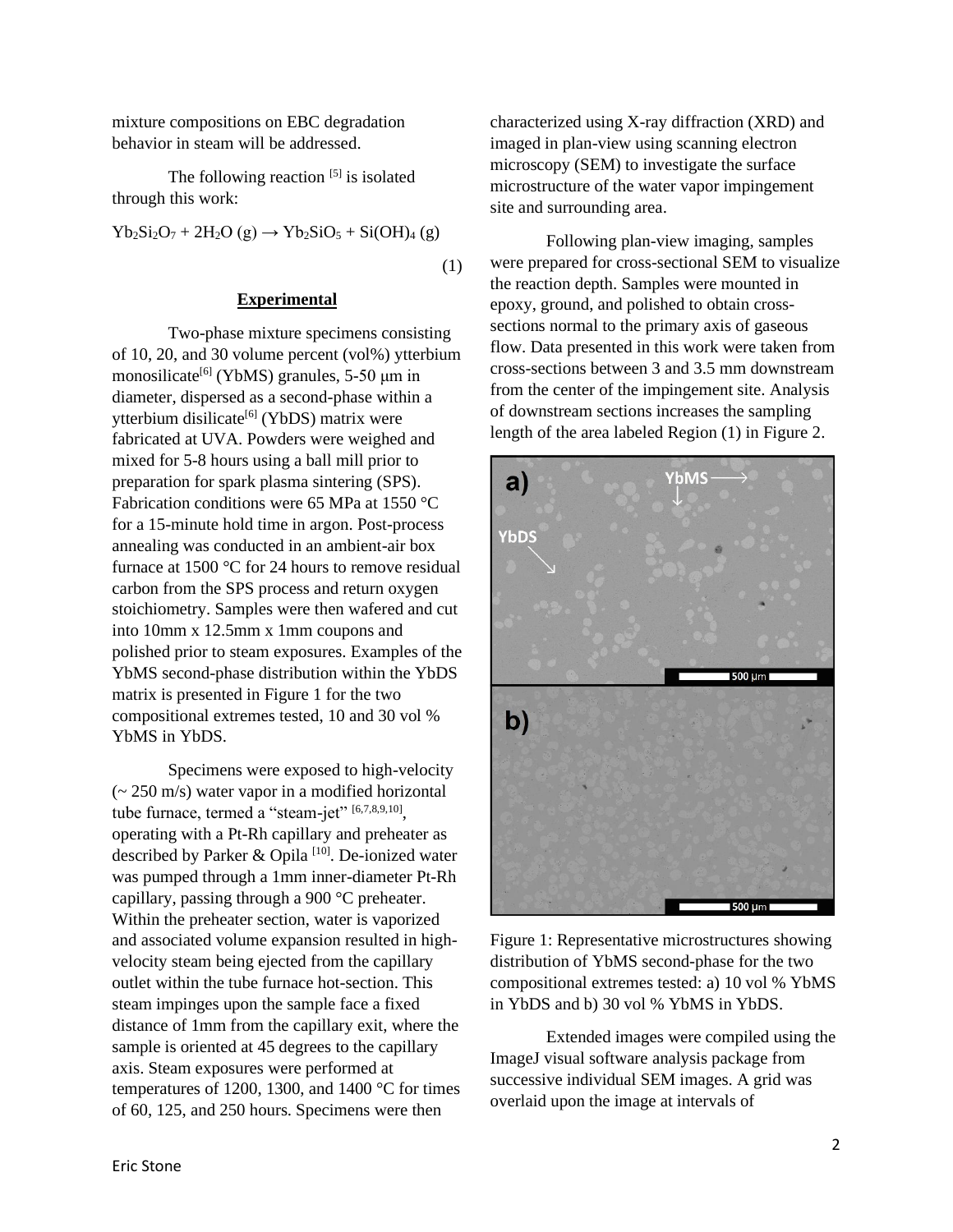approximately 50 μm. Periodic depth measurements, taken along an area about 1mm in length, were used to obtain an average  $SiO<sub>2</sub>$ depletion depth for the reaction layer studied in Region (1). Monitoring the evolution of  $SiO<sub>2</sub>$ depletion depth with respect to time gives kinetic rate information about the process. A lower  $SiO<sub>2</sub>$ depletion rate indicates decreased reactivity with water vapor and a more stable EBC candidate.

### **General Results**

 Visualizing the velocity environment across the sample face helped to better understand the surface environment it experienced. This was accomplished through use of the ANSYS engineering software. Inputs to the program were the steam-jet and sample geometry, water flow rate, and test temperature. The contour of gasstream velocities for impinging water vapor across the sample face was calculated. An example velocity contour map is shown in Figure 2, calculated at 1400 °C for a cold-water flow rate of 2 mL/min. Since the sample is oriented 45 degrees relative to the capillary outlet, directional flow is reflected by the spreading bell shape of the ANSYS velocity contour map towards "downstream" regions.

The highest steam velocities, shown in red on Figure 2 corresponding to the water vapor impingement site, experienced material loss from apparent mechanical erosion. Surrounding the impingement site is an oval region, overlaid in white on the contour map, which bounds complex behavior found in the inner region experiencing higher velocities above 150 m/s. This region is omitted from current analysis due to increased complexity from such factors as multiple steam reactions, new microstructural changes, and increased mechanical erosion of material.

The region of interest outside this oval, labeled Region 1, isolated Reaction (1). A uniform porous product was formed which increases in depth with increasing temperature and time. By limiting quantitative analysis to Region 1, the effects of YbMS second-phase granules on the

kinetic rate of the  $SiO<sub>2</sub>$ -depletion reaction are illuminated.



Figure 2: ANSYS velocity contour map for test specimen calculated at 1400 °C, 2.0 ml/min  $H_2O$ flow rate, using apparatus and sample geometry. Cross-section position 3-3.5mm downstream from center of impingement site is shown here as sampling a significant length of Region 1 (R-1) behavior experiencing  $v < 150 \frac{m}{s}$ .

# **1200 °C Results**

Current results taken from this region target steady-state behavior only complicated by the interaction behavior of interest: second-phase YbMS and Reaction (1) product YbMS. At this temperature, silica-depletion behavior was similar for all compositions tested due to the small length scale, not yet comparable to the granule feature scale. After 250 hours of steam exposure at 1200 °C, the thickness of the YbMS porous layer was approximately 5 μm for expected gas velocities of 50-150 m/s. Figure 3 provides a representative scanning electron micrograph (SEM) image of the silica-depletion depth experienced after 250 hours at 1200 °C. Backscattered electron imaging provided phase contrast that differentiated the underlying YbDS matrix material from lighter YbMS phase. Retention of the original polished surface, seen as the flat tops of dense YbMS,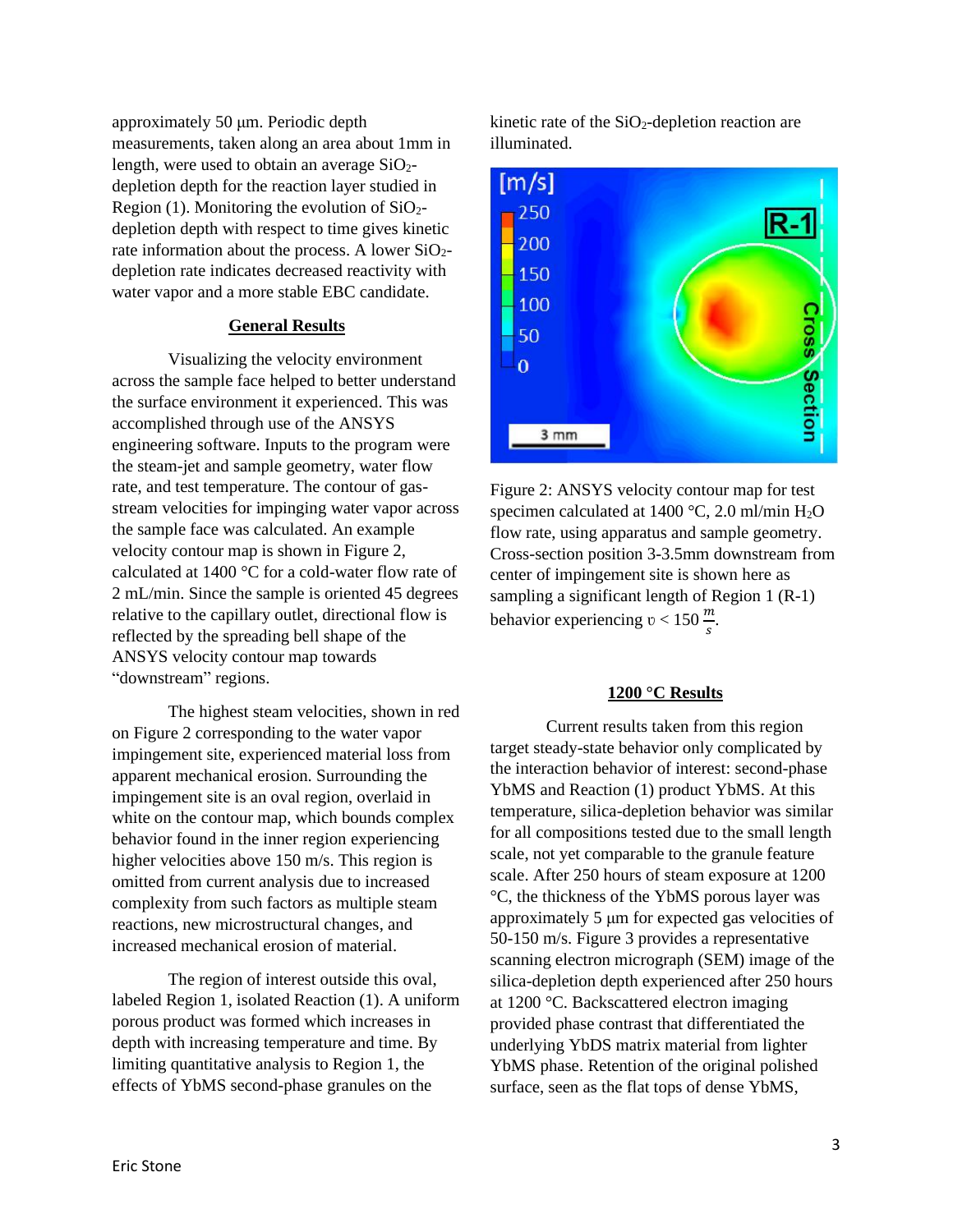displayed the lack of reaction from second-phase YbMS granules under Region 1 conditions.



Figure 3: Silica-depletion for a 10 vol% YbMS in YbDS sample exposed at 1200 °C for 250 h in Region 1 of  $v < 150 \frac{m}{s}$ .

### **1300 °C Results**

Without local YbMS granules, the expected uniform porous  $[6]$  Reaction (1) product was observed, approaching the order of 40 μm in maximum possible depth for test times of 250 h. After high-velocity steam exposures of mixedphase samples at 1300  $\degree$ C, the SiO<sub>2</sub>-depletion depth was an order of magnitude larger than seen for 1200 °C exposures. The steam reaction depths were comparable to the length scale of YbMS second-phase features after 1300 °C exposures.

 Presence of YbMS second-phase granules was determined through identification of fully dense YbMS structures within the porous reaction layer. Many of these second-phase structures were observed to affect continued advancement of the reaction front into the YbDS matrix below.

 Figure 4 and Figure 5 display representative instances of the degrees to which YbMS granules can interact with the advancing reaction interface. In some instances, YbMS granules decreased local progression of the reaction interface and therefore decreased the amount of YbDS degradation beneath. The magnitude of this interaction in analyzed samples varied from no effect to pinning the reaction front near the sample surface.



Figure 4: Examples of a) no YbMS second-phase effect on advancing reaction front and b) somewhat reduced silica-depletion depth. Images taken from Region 1 of  $v < 150 \frac{m}{s}$  for a 10 vol % YbMS in YbDS sample exposed at 1300 °C for 250 hours.



Figure 5: Example of a pronounced reduction in SiO2-depletion depth resulting from YbMS second-phase interaction with the advancing Reaction (1) interface. Image taken from Region 1 of  $v < 150 \frac{m}{s}$  for a 10 vol % YbMS in YbDS sample exposed at 1300 °C for 125 hours.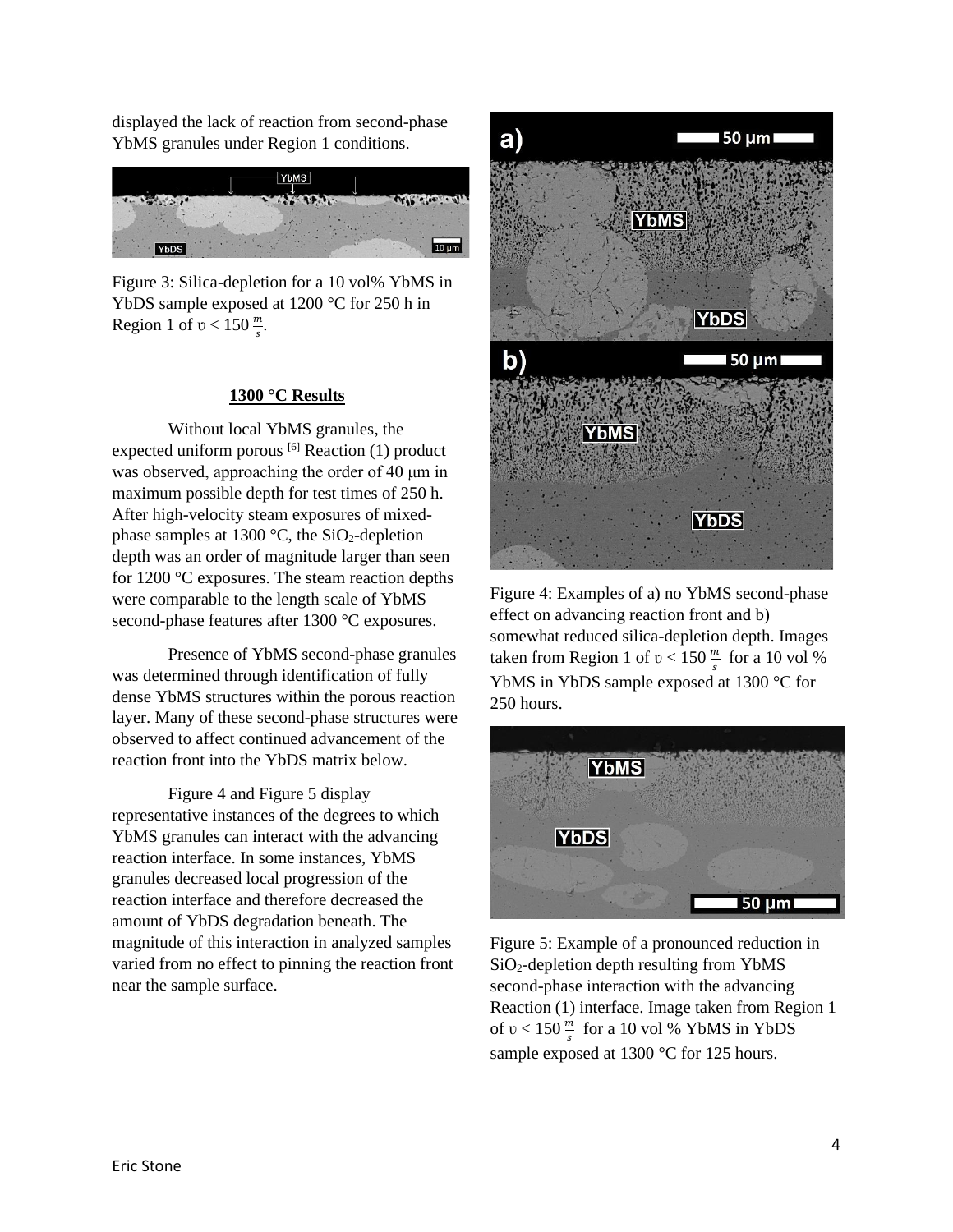Figure 6 displays an extended image of a 10 vol% YbMS in YbDS sample exposed at this temperature for 250 h. Influence of a small local concentration of YbMS second-phase somewhat abated the Reaction (1) interface for this presented portion of Region 1. It was observed that more extensive reduction of reaction depth occurred when YbMS granules were in close proximity to each other. This behavior continues to be evident when referencing higher second-phase

concentrations like that shown in Figure 7 for a Region 1 portion of 30 vol % YbMS in YbDS exposed to steam for 250 h. In Figure 7, local clustering of YbMS granules which limited the extent of silica-depletion from the YbDS matrix beneath is highlighted throughout the image center. These two figures presented are only small lengths of the measured portions of Region 1 which are used to build the average reaction depth values.



Figure 6: Extended micrograph image of a 3.5mm downstream cross-section from a 10 volume percent YbMS in YbDS sample tested at 1300 °C for 250h in the projected velocity regime of 50-150 m/s. Backscatter electron imaging shows phase contrast between the darker YbDS phase and lighter YbMS.



Figure 7: Extended micrograph image of a 3.5mm downstream cross-section from a 30 volume percent YbMS in YbDS sample tested at 1300 °C for 250h in the projected velocity regime of 50-150 m/s. Backscatter electron imaging shows phase contrast between the darker YbDS phase and lighter YbMS. Close-packed YbMS second-phase granules limit underlying YbDS degradation.

 A calculated average reaction depth value defines the behavior of the silica-depletion reaction for a phase-mixture composition in steam at an expected gas velocity range of  $50 - 150$  m/s for this work. Figure 8 compares the timedependence of 10 vol % YbMS in YbDS and 30 vol % YbMS in YbDS average SiO<sub>2</sub>-depletion depth curves at  $1300 \degree C$ , where the x-axis is presented as the square root of the exposure times. The linear trendlines presented on this graph are indicative of a diffusion-controlled process. This is rationalized through the increasing path length with respect to time of the diffusing  $Si(OH)_4(g)$ molecule through the porous network and into the gas boundary layer.

The slope of the trendline for each composition is proportional to the square root of the parabolic rate constant which describes the advancement of the reaction front. A lower slope indicates a slower  $SiO<sub>2</sub>$ -depletion rate and a more robust EBC material. The averaged  $SiO<sub>2</sub>$ -depletion behavior of the 30 vol% YbMS in YbDS trendline was consistently lower than the 10 vol% YbMS in YbDS rate for all times tested at 1300 °C, highlighted in Figure 8. Thus, increased concentrations of YbMS second-phase granules in the starting material effectively reduced the average steam reaction rate.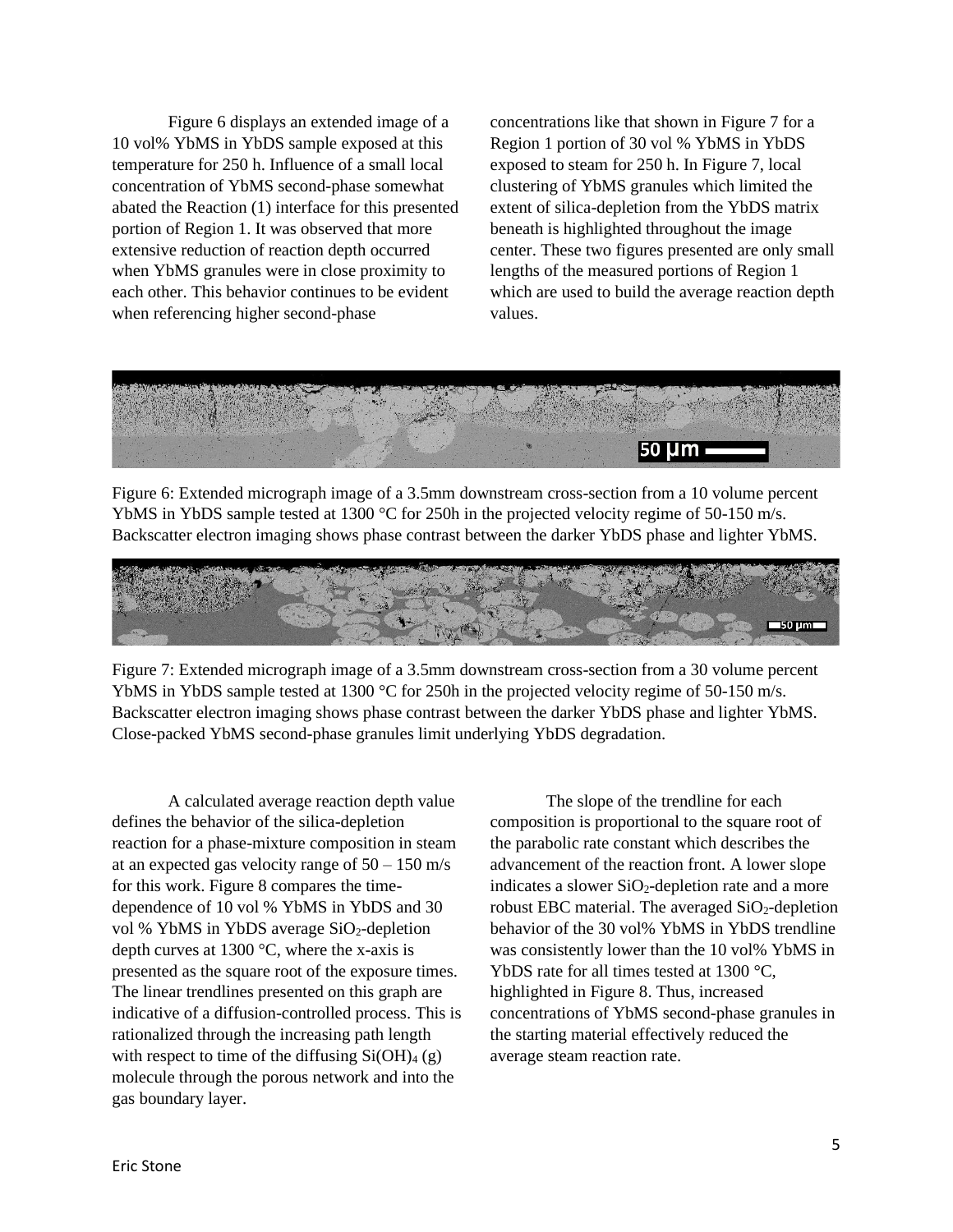

Figure 8: 1300 °C averaged reaction depth versus the square root of exposure time for 10 and 30 vol % YbMS in YbDS compositions to investigate the parabolic growth rate constant as the slope of the presented trendlines squared.

### **Discussion**

 High-velocity steam exposures of dualphase ytterbium silicates at 1200 °C displayed small averaged  $SiO<sub>2</sub>$ -depletion depths, especially when compared to traditional EBC thicknesses  $(-200-350 \mu m)$  of APS coatings. Although parabolic-limited growth kinetics were supported from 1200  $\degree$ C analysis, the lower order of SiO<sub>2</sub>depletion depth when compared to higher temperatures is a point of ponderance. Reaction behavior increased by an entire order of magnitude from 1200 to 1300 °C, yet only doubled in maximum possible depth from  $\sim$  40 to  $\sim$  80 µm during the interval between 1300 and 1400 °C. It has been suggested by Ridley<sup>[5]</sup> from apparent reaction enthalpy calculations that a different steam reaction mechanism may be at work for 1200 °C exposures.

Alternative applications to turbine engines for temperatures of 1200 °C or lower can benefit from EBCs. Small-scale degradation coupled with a reducing silica-depletion rate over time could indicate possible long component life for

alternative applications below 1200 °C such as steam power plant turbines.

 The first difference noted upon investigating higher temperatures is the increased reaction depth. Silica-depletion depths for the temperatures and times tested are still less than traditional EBC thicknesses, which supports ytterbium silicate viability as a superior EBC. However, the longest test times in this work (250 h) are still two orders of magnitude less than desired engine life-hours. Therefore, a projected average  $SiO<sub>2</sub>$ -depletion depth should be calculated for the 10,000 life-hours requirement of turbine service<sup>[9]</sup>. Using the parabolic reaction rates determined in this work, projection of 30 vol% YbMS in YbDS silica-depletion behavior approximates 260 μm of average material recession in steam after 10,000 hours of continuous service at 1300 °C. This suggests that a YbMS second-phase volume fraction in balance YbDS of 30 vol % is viable to support EBCs for extended operation.

 I will now turn to an important point of consideration on stress-states. This work utilizes spark plasma sintering sample fabrication as an inhouse means of sample creation. It is important to note that the EBC material coupons produced in this manner have no substrate and therefore generated no related stress state from considerations such as lattice constraint.

 A stress-free state is not completely realistic. Although real APS EBC samples with realistic stress states can be exposed, APS EBC fabrication can be difficult and costly to control for particular parameters in small batches. However, future experimentation such as utilizing differing substrates to systematically investigate the effects of varying stress-state on EBC degradation behavior in steam may become a worthwhile pursuit.

In conclusion, it should be noted that this work is preliminary in nature and meant to be used as a bounding case for influence on the experimental system, namely large identifiable second-phase inclusions. Other various bounding